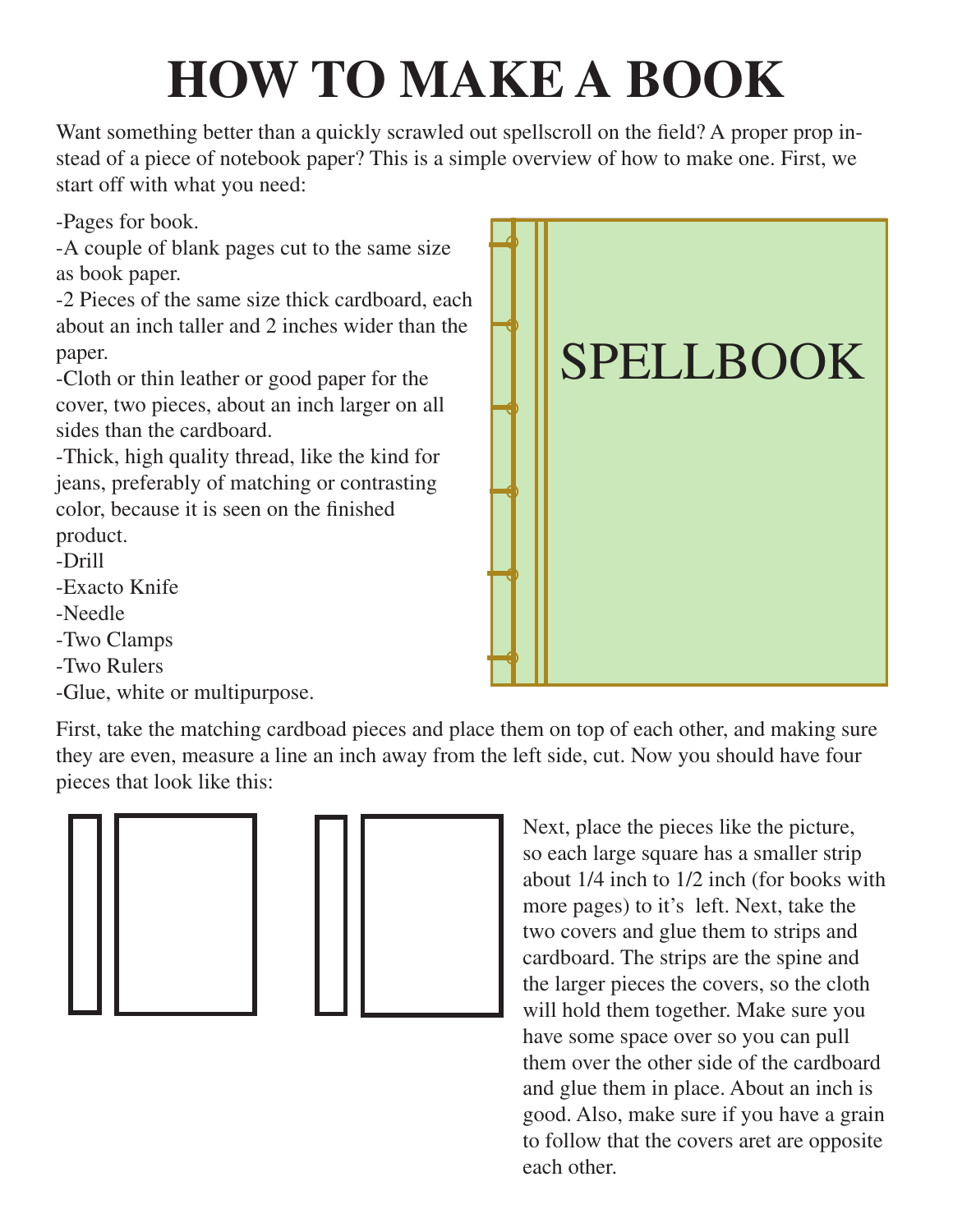

Now you should two of something like this. If you have a bone folder, use it to get out the creases on the cover. Otherwise a piece of excess board will work. Once dry, pull the excess cloth to the other side and glue it on theat side, tight. Dry again.



Next, take the extra paper you have a glue it on the inside of each cover for the inside of the cover. Dry again.

The next part is kinda tricky, and may take several times to get correct. Take the pages of the book, in teh proper order and place teh covers as tehy would go on the finished book. Make sure that there is enough of a margin on the left side, about an inch and a half extra to fit in the spine. Place them together and then take the two rulers, place them over the spines and clamp them togther, leaving room to drill holes through the middle of the spine. Make sure the paper goes that far to it. Center the paper so there is a little cover over the edges. Clamp the rulers on each end.